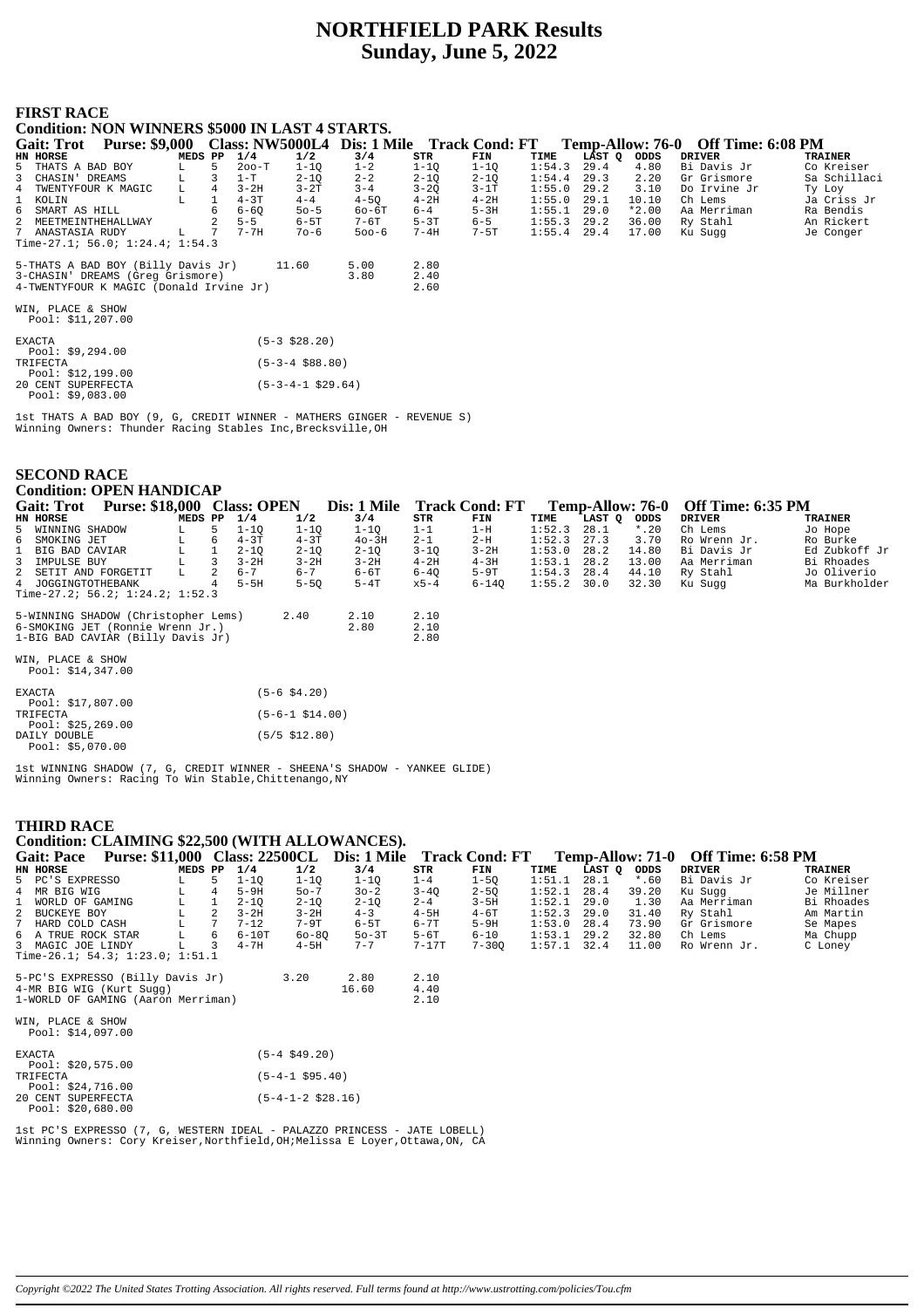| <b>FOURTH RACE</b>                                                                                        |         |   |          |                            |          |          |          |        |      |             |              |              |
|-----------------------------------------------------------------------------------------------------------|---------|---|----------|----------------------------|----------|----------|----------|--------|------|-------------|--------------|--------------|
| Condition: NON WINNERS \$10,000 IN LAST 4 STARTS. AE: CLAIMING \$40,000 (WITH ALLOWANCES).                |         |   |          |                            |          |          |          |        |      |             |              |              |
| Gait: Pace Purse: \$14,000 Class: NW10000L4 Dis: 1 Mile Track Cond: FT Temp-Allow: 71-0 Off Time: 7:21 PM |         |   |          |                            |          |          |          |        |      |             |              |              |
| HN HORSE                                                                                                  | MEDS PP |   | 1/4      | 1/2                        | 3/4      | STR      | FIN      | TIME   |      | LAST Q ODDS | DRIVER       | TRAINER      |
| 2 AMADEUS AS                                                                                              |         | 2 | $2 - 1Q$ | $2 - 1Q$                   | $2 - 1Q$ | $3-1H$   | $1-H$    | 1:51.3 | 27.3 | *1.00       | Bi Davis Jr  | Pa Holzman   |
| 5 CROSS COUNTRY                                                                                           | L       | 5 | $1 - 10$ | $1 - 10$                   | $1-1Q$   | $1 - Q$  | $2-H$    | 1:51.3 | 27.4 | 1.20        | Lu Ebersole  | Lu Ebersole  |
| 3 PACIN TO PAYDAZE                                                                                        | L       | 3 | $4 - 4$  | $4-3T$                     | $30 - 2$ | $2-Q$    | $3-T$    | 1:51.4 | 27.3 | 7.10        | Ro Wrenn Jr. | Ur Miller    |
| 1 VENOM                                                                                                   |         |   | $3-2T$   | $3-2H$                     | $4-2T$   | $5-2T$   | $4 - 2Q$ | 1:52.0 | 27.3 | 13.40       | Ch Lems      | Ma Headworth |
| 6 TREMENDOUS PLAY                                                                                         | L       | 6 | $6 - 70$ | $6 - 60$                   | $50 - 3$ | $4 - 2$  | $5-2H$   | 1:52.0 | 27.3 | 41.30       | Gr Grismore  | Sa Schillaci |
| 4 CALVIN K                                                                                                |         | 4 | $5-5H$   | $5 - 5$                    | $6 - 40$ | $6 - 4$  | 6-2H     | 1:52.0 | 27.2 | 17.10       | Aa Merriman  | Bi Rhoades   |
| 7 KB MAC                                                                                                  |         |   | $7 - 90$ | $7 - 7H$                   | $7 - 5$  | $7 - 5T$ | $7-2T$   | 1:52.1 | 27.2 | 61.40       | Hu Myers     | Da Venier    |
| Time-26.2; 55.1; 1:23.4; 1:51.3                                                                           |         |   |          |                            |          |          |          |        |      |             |              |              |
| 2-AMADEUS AS (Billy Davis Jr)                                                                             |         |   |          | 4.00                       | 2.40     | 2.10     |          |        |      |             |              |              |
| 5-CROSS COUNTRY (Luke Ebersole)                                                                           |         |   |          |                            | 2.60     | 2.10     |          |        |      |             |              |              |
| 3-PACIN TO PAYDAZE (Ronnie Wrenn Jr.)                                                                     |         |   |          |                            |          | 2.60     |          |        |      |             |              |              |
| WIN, PLACE & SHOW<br>Pool: \$20,181.00                                                                    |         |   |          |                            |          |          |          |        |      |             |              |              |
| <b>EXACTA</b><br>Pool: $$26,553.00$                                                                       |         |   |          | $(2-5$ \$6.80)             |          |          |          |        |      |             |              |              |
| TRIFECTA<br>Pool: $$24,280.00$                                                                            |         |   |          | $(2-5-3 \ $24.60)$         |          |          |          |        |      |             |              |              |
| 20 CENT SUPERFECTA<br>Pool: \$16,539.00                                                                   |         |   |          | $(2-5-3-1 \text{ } $7.04)$ |          |          |          |        |      |             |              |              |

1st AMADEUS AS (5, G, ROCKIN AMADEUS - MODESTA HALL - CAMBEST)<br>Winning Owners: Melvin G Fink,Bloomfield Hills,MI

#### **FIFTH RACE**

## Condition: NON WINNERS \$10,000 IN LAST 4 STARTS (MARES ALLOWED 20%).

Gait: Trot Purse: \$14,000 Class: NW10000L4 Dis: 1 Mile Track Cond: FT Temp-Allow: 71-0 Off Time: 7:42 PM<br>EN EQUEST PER 1/4 1/2 3/4 STR TIME TIME LAST Q ODDS DRIVER TIME TAAT  $3/4$ <br> $1-1T$ <br> $2-1T$ <br> $3-3T$  $\begin{array}{c}\n\textbf{FIN} \\
1-4\textbf{T} \\
2-4\textbf{T} \\
3-6\textbf{T}\n\end{array}$ TRAINER 1 MAC DEENO  $2-1Q$ <br> $1-1Q$ <br> $3-3T$  $1-1Q$ <br> $2-1Q$ <br> $3-2H$  $1-2$ <br> $2-2$ <br> $4-3T$ 1:52.4 28.4<br>1:53.4 29.2<br>1:54.1 29.2 Ry Stahl<br>Aa Merriman  $\begin{array}{c} 1 \\ 4 \\ 2 \end{array}$  $\begin{array}{c} * & 50 \\ 1.60 \end{array}$  $T_{\rm A}$ An Rickert 5 ROGER RABBIT<br>3 HEIDI'S HEART  $\overline{L}$ Sa Andrews 14.70  $T_{\rm H}$ Gr Grismore Je Roeaner NEIDI 5 H.<br>WADADLI<br>CHECKMATE  $4 - 5T$ <br> $5 - 7T$  $4-4$ <br> $5-5$ T  $3 - 3Q$ <br> $5 - 4T$  $4 - 7$ <br> $5 - 7$  $1:54.1$  29.2<br> $1:54.2$  29.2  $8.60$ <br>19.20  $\overline{L}$  $\overline{3}$  $40 - 4$ Ro Wrenn Jr. se noegner<br>Sa Schillaci  $\frac{4}{7}$  $5 - 50$  $\mathbf{L}$ 5 Hu Myers Sa Schillaci Time-27.3; 56.0; 1:24.0; 1:52.4 1-MAC DEENO (Ryan Stahl)<br>5-ROGER RABBIT (Aaron Merriman)<br>3-HEIDI'S HEART (Greg Grismore)  $2.10$ <br> $2.10$ <br> $2.20$  $3.00$  $2.10$ <br> $2.10$ 

| <b>FXACTA</b>      | $(1 - 5 \text{ } $4.80)$                                                         |
|--------------------|----------------------------------------------------------------------------------|
| TR T F F.C.TA      | $(1 - 5 - 3 \cdot $15.40)$                                                       |
| 20 CENT SUPERFECTA | $(1 - 5 - 3 - 4 \text{ } $2.70)$                                                 |
| PICK FOUR          | $(5/5/2/1, 2, 6 \text{ } 51 \text{ } (4 \text{ } 0F \text{ } 4) \text{ } $8,00)$ |

1st MAC DEENO (9, H, BROADWAY HALL - MACDEENA - BJ'S MAC) Winning Owners: Corey R Hendricks, Berlin Center, OH; Nichole E Stahl, Republic, OH

Scratched: LONG LIVE THE KING (Veterinarian - Sick), VEGAS TICKET (Veterinarian - Sick)

| <b>SIXTH RACE</b><br><b>Condition: OPEN HANDICAP</b>                                               |  |         |   |          |                          |                                                                                |                      |                |        |        |         |                                    |                |
|----------------------------------------------------------------------------------------------------|--|---------|---|----------|--------------------------|--------------------------------------------------------------------------------|----------------------|----------------|--------|--------|---------|------------------------------------|----------------|
| Gait: Pace Purse: \$18,000 Class: OPEN                                                             |  |         |   |          |                          | Dis: 1 Mile                                                                    |                      | Track Cond: FT |        |        |         | Temp-Allow: 71-0 Off Time: 8:04 PM |                |
| HN HORSE                                                                                           |  | MEDS PP |   | 1/4      | 1/2                      | 3/4                                                                            | STR                  | FIN            | TIME   | LAST O | ODDS    | <b>DRIVER</b>                      | <b>TRAINER</b> |
| 5 A FAIR OL DANCE N                                                                                |  | L.      | 5 | $5-5T$   | $5-5Q$                   | $40 - 4$                                                                       | $3-1H$               | $1-HD$         | 1:50.3 | 28.0   | $*$ .60 | Ro Wrenn Jr.                       | Ro Burke       |
| 6 DANCIN DRAGON                                                                                    |  |         | 6 | $1 - 1Q$ | $1 - 1Q$                 | $1 - 1Q$                                                                       | $1 - 1Q$             | $2-HD$         | 1:50.3 | 28.4   | 4.90    | Aa Merriman                        | Ra Bendis      |
| 4 BERNIE                                                                                           |  |         |   | $2 - 1Q$ | $2 - 1Q$                 | $2 - 1Q$                                                                       | $2 - 1Q$             | $3-Q$          | 1:50.3 | 28.3   | 2.00    | Ku Sugg                            | Je Millner     |
| 7<br>ONE LAST LAUGH                                                                                |  |         |   | $7 - 8Q$ | $7 - 7$ T                | 7-5H                                                                           | $5 - 3$              | $4 - 1$        | 1:50.4 | 28.0   | 18.30   | Hu Myers                           | Sa Schillaci   |
| 2 TACT TATE N                                                                                      |  |         |   | $3-2H$   | $3 - 2H$                 | $3-2H$                                                                         | $4 - 2T$             | $5-1T$         | 1:51.0 | 28.4   | 87.40   | Ry Stahl                           | Jo Miller      |
| 3<br>NOT TODAY                                                                                     |  |         |   | $6 - 7$  | 6-6H                     | $60-4T$                                                                        | $7 - 4$              | $6 - 40$       | 1:51.2 | 28.3   | 19.60   | Bi Davis Jr                        | Jo Ciocca Jr.  |
| 1 OUALITY CLOSER                                                                                   |  |         |   | $4-4H$   | $4 - 3T$                 | $5 - 4$                                                                        | $6 - 3$              | $7 - 5$        | 1:51.3 | 29.0   | 61.20   | Ch Lems                            | Ma Headworth   |
| Time-26.0; 54.2; $1:21.4$ ; $1:50.3$                                                               |  |         |   |          |                          |                                                                                |                      |                |        |        |         |                                    |                |
| 5-A FAIR OL DANCE N (Ronnie Wrenn Jr.)<br>6-DANCIN DRAGON (Aaron Merriman)<br>4-BERNIE (Kurt Sugg) |  |         |   |          | 3.20                     | 2.20<br>3.20                                                                   | 2.10<br>2.40<br>2.10 |                |        |        |         |                                    |                |
| WIN, PLACE & SHOW<br>Pool: $$20,855.00$                                                            |  |         |   |          |                          |                                                                                |                      |                |        |        |         |                                    |                |
| <b>EXACTA</b><br>Pool: $$19,463.00$                                                                |  |         |   |          | $(5-6 \; $13.60)$        |                                                                                |                      |                |        |        |         |                                    |                |
| TRIFECTA<br>Pool: $$29,690.00$                                                                     |  |         |   |          | $(5-6-4 \text{ $23.40)}$ |                                                                                |                      |                |        |        |         |                                    |                |
| PICK THREE<br>Pool: $$5.521.00$                                                                    |  |         |   |          |                          | $(2/1, 2, 6/5 \text{ } 51 \text{ } (3 \text{ } 0F \text{ } 3) \text{ } $6.60)$ |                      |                |        |        |         |                                    |                |

lst A FAIR OL DANCE N (7, G, A ROCKNROLL DANCE - PRESIDENTIAL AFFAIR - PRESIDENTIAL BALL)<br>Winning Owners: Burke Rcg Stb,Frdrcktwn,PA;Weaver Bruscemi,Cnsbrg,PA;Kitefield Stb,Gshn,NY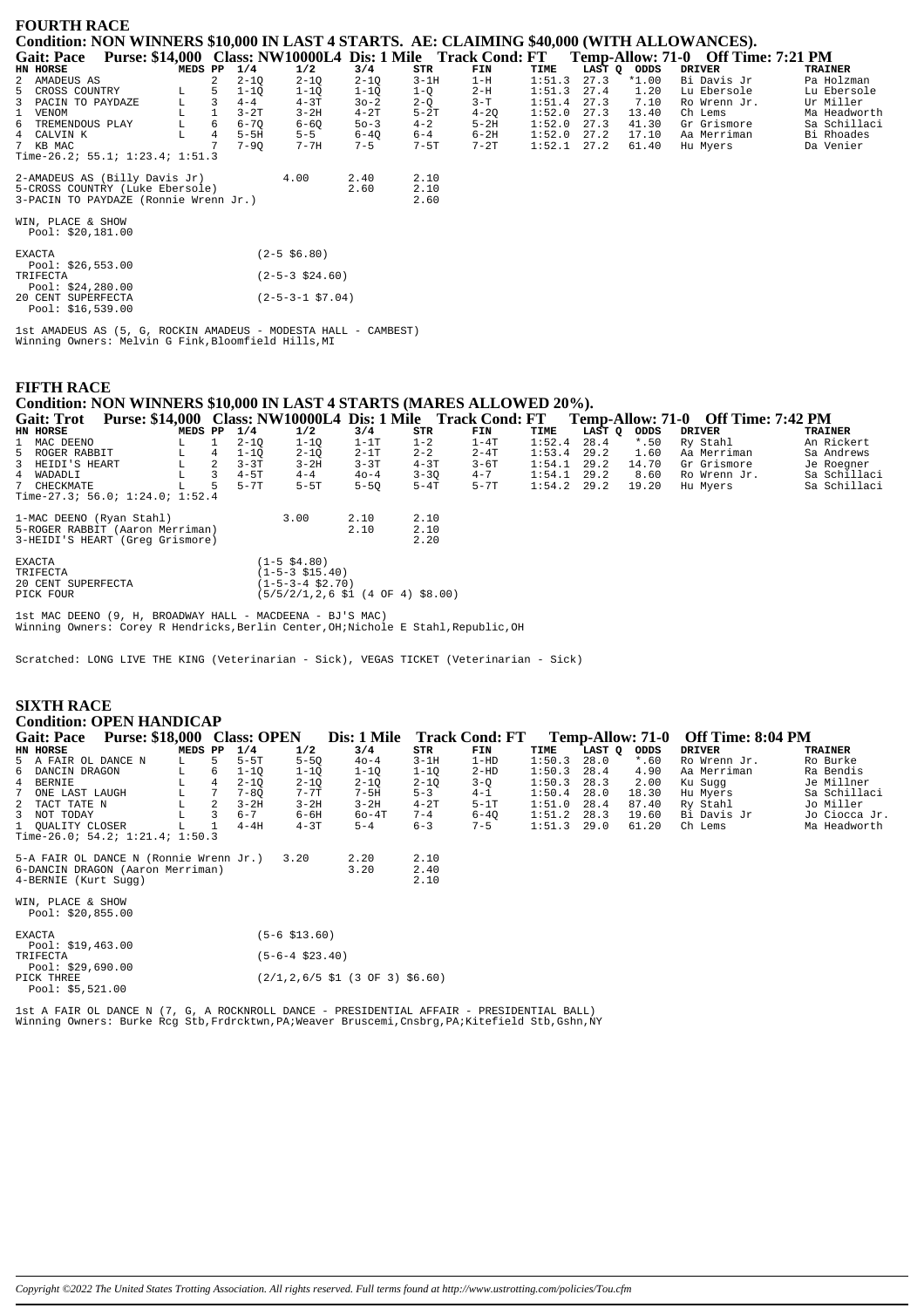| <b>SEVENTH RACE</b><br><b>Condition: GREAT LAKES AMATEUR DRIVING SERIES</b> |         |   |           |                               |            |           |                            |        |        |         |  |                                    |                |               |
|-----------------------------------------------------------------------------|---------|---|-----------|-------------------------------|------------|-----------|----------------------------|--------|--------|---------|--|------------------------------------|----------------|---------------|
|                                                                             |         |   |           |                               |            |           |                            |        |        |         |  |                                    |                |               |
| <b>Purse: \$8,000 Class: AMATEUR</b><br><b>Gait: Trot</b>                   |         |   |           |                               |            |           | Dis: 1 Mile Track Cond: FT |        |        |         |  | Temp-Allow: 71-0 Off Time: 8:29 PM |                |               |
| HN HORSE                                                                    | MEDS PP |   | 1/4       | 1/2                           | 3/4        | STR       | FIN                        | TIME   | LAST O | ODDS    |  | <b>DRIVER</b>                      | <b>TRAINER</b> |               |
| 3<br>EMERALD CHIP                                                           | L       | 3 | $50 - 20$ | $50-2T$                       | $300 - 10$ | $1 - 1$   | $1-1H$                     | 1:57.2 | 29.0   | 4.80    |  | La Harmon                          |                | La Harmon     |
| 6 TOOTIE                                                                    | T.      | 6 | $7 - 3H$  | $7 - 4H$                      | $6 - 3Q$   | $3 - 3$   | $2-1H$                     | 1:57.3 | 28.4   | $*$ .30 |  | Ed Miller                          |                | Ed Miller     |
| $\mathbf{1}$<br>SUMBODYGETDISFOOL                                           |         |   | $1-Q$     | $1 - 1Q$                      | $1 - 1Q$   | $2 - 1$   | $3 - 3H$                   | 1:58.0 | 29.4   | 33.00   |  | St Oldford                         |                | Et Sisco      |
| 8<br>SO WISHFULL                                                            |         |   | $8 - 4T$  | $8 - 5T$                      | $8 - 4$    | $6 - 30$  | $4-5T$                     | 1:58.3 | 29.3   | 79.40   |  | La Ferrari                         |                | La Ferrari    |
| $\overline{2}$<br>RIVER ROCK                                                | L       |   | $4 - 2Q$  | $40-2H$                       | $4-2H$     | $4 - 3$   | $5 - 6$                    | 1:58.3 | 30.0   | 5.70    |  | Do Sherman                         |                | Ed Zubkoff Jr |
| 4<br>PEPIN COOLIE                                                           |         |   | $3o-H$    | $3 - 1Q$                      | $2 - 1Q$   | $5 - 3$   | $6 - 6Q$                   | 1:58.3 | 30.1   | 37.50   |  | Al Sisco                           |                | Et Sisco      |
| 5<br>IMPRESSIVE CHIEF                                                       |         |   | $60 - 3H$ | $60 - 4$                      | $700 - 4$  | $7 - 80$  | $7 - 120$                  | 1:59.4 | 30.4   | 12.10   |  | Da Rideout                         |                | Jo Payne      |
| $7^{\circ}$<br>FULTON'S FURY                                                | L       |   | $200 - 0$ | $20 - 10$                     | $50 - 3$   | $8 - 110$ | $8 - 18H$                  | 2:01.0 | 32.1   | 41.90   |  | Jo Miller                          |                | Ke Kash Jr    |
| Time-28.2; 57.4; 1:28.1; 1:57.2                                             |         |   |           |                               |            |           |                            |        |        |         |  |                                    |                |               |
| 3-EMERALD CHIP (Lauren Harmon)                                              |         |   |           | 11.60                         | 3.40       | 2.20      |                            |        |        |         |  |                                    |                |               |
| 6-TOOTIE (Edward Miller)                                                    |         |   |           |                               | 2.10       | 2.10      |                            |        |        |         |  |                                    |                |               |
| 1-SUMBODYGETDISFOOL (Stephen Oldford)                                       |         |   |           |                               |            | 4.40      |                            |        |        |         |  |                                    |                |               |
| WIN, PLACE & SHOW<br>Pool: \$17,004.00                                      |         |   |           |                               |            |           |                            |        |        |         |  |                                    |                |               |
| <b>EXACTA</b><br>Pool: $$25,009.00$                                         |         |   |           | $(3-6 \; $18.20)$             |            |           |                            |        |        |         |  |                                    |                |               |
| TRIFECTA<br>Pool: $$23,163.00$                                              |         |   |           | $(3-6-1$ \$122.80)            |            |           |                            |        |        |         |  |                                    |                |               |
| 20 CENT SUPERFECTA<br>Pool: $$20, 208.00$                                   |         |   |           | $(3-6-1-8 \; \text{$106.94})$ |            |           |                            |        |        |         |  |                                    |                |               |

1st EMERALD CHIP (9, G, CHIP CHIP HOORAY - EMERALD MYWAY - CONWAY HALL) Winning Owners: Lauren M Harmon,Jackson,MI

## **EIGHTH RACE**

## **Condition: NON WINNERS \$5000 IN LAST 4 STARTS.**

| <b>Gait: Pace</b>    | <b>Purse: \$9,000</b>                        |         |    |          |          |            |           | Class: NW5000L4 Dis: 1 Mile Track Cond: FT |        |               |         | Temp-Allow: 69-0 Off Time: 8:52 PM |               |
|----------------------|----------------------------------------------|---------|----|----------|----------|------------|-----------|--------------------------------------------|--------|---------------|---------|------------------------------------|---------------|
|                      |                                              |         |    |          |          |            |           |                                            |        |               |         |                                    |               |
| HN HORSE             |                                              | MEDS PP |    | 1/4      | 1/2      | 3/4        | STR       | FIN                                        | TIME   | LAST O        | ODDS    | DRIVER                             | TRAINER       |
| 1 CAPTAINOFROCKNROLL |                                              | L.      |    | $2o-H$   | $1 - 10$ | $1-1H$     | $1 - 3$   | $1 - 3$                                    | 1:50.4 | 28.3          | $*$ .80 | Ro Wrenn Jr.                       | Sa Schillaci  |
| 5 ANDALE ANDALE      |                                              |         |    | 1-н      | $2 - 10$ | $2-1H$     | $2 - 3$   | $2 - 3$                                    | 1:51.2 | 29.0          | 1.50    | Ch Lems                            | Ma Burkholder |
| 7 DECLAN SEELSTER    |                                              | L.      |    | $6 - 7H$ | $6 - 60$ | $50-4H$    | $4 - 50$  | $3 - 4$                                    | 1:51.3 | 28.3          | 17.80   | Aa Merriman                        | Ra Bendis     |
| 4 MARVALOUS ARTIST   |                                              | L       | 4  | $4 - 40$ | $4-3T$   | $30-3H$    | $3 - 5$   | $4 - 5$                                    | 1:51.4 | 29.0          | 56.30   | Ry Stahl                           | An Rickert    |
| 6 HEARTLAND DANDY    |                                              |         | б. | $7 - 9$  | $7 - 8$  | $70 - 60$  | $5 - 6T$  | $5-6H$                                     | 1:52.0 | 28.3          | 22.20   | Bi Davis Jr                        | C Loney       |
| 8 BIG BOOTY RUDY     |                                              | L       | 8  | $8 - 11$ | $8-9T$   | $800 - 70$ | $6 - 8H$  | $6 - 80$                                   | 1:52.2 | 28.4          | 6.70    | Ch Preslev                         | Ra Smith      |
| 3 ME THE DRAGON      |                                              | L.      |    | $5 - 60$ | $5 - 5$  | 6-5H       | $7 - 10$  | 7-11H                                      |        | $1:53.0$ 29.4 | 71.40   | Hu Myers                           | Sa Schillaci  |
| 2 HIP HOP STAR       |                                              |         | 2  | $3 - 2H$ | $3 - 2H$ | $4 - 3H$   | $8 - 110$ | $8 - 13H$                                  | 1:53.2 | 30.3          | 41.10   | Ke Kash Jr                         | Ke Kash Jr    |
|                      | Time-26.3; 54.2; $1:22.1$ ; $1:50.4$         |         |    |          |          |            |           |                                            |        |               |         |                                    |               |
|                      |                                              |         |    |          |          |            |           |                                            |        |               |         |                                    |               |
|                      | 1-CAPTAINOFROCKNROLL (Ronnie Wrenn Jr.) 3.60 |         |    |          |          | 2.20       | 2.10      |                                            |        |               |         |                                    |               |
|                      | 5-ANDALE ANDALE (Christopher Lems)           |         |    |          |          | 2.40       | 2.10      |                                            |        |               |         |                                    |               |
|                      | 7-DECLAN SEELSTER (Aaron Merriman)           |         |    |          |          |            | 3.40      |                                            |        |               |         |                                    |               |

WIN, PLACE & SHOW Pool: \$25,047.00

| <b>EXACTA</b> |                    | $(1 - 5 \text{ } 55.20)$          |  |
|---------------|--------------------|-----------------------------------|--|
|               | Pool: $$28,433.00$ |                                   |  |
| TRIFECTA      |                    | $(1 - 5 - 7 \ $26.00)$            |  |
|               | Pool: $$28,481.00$ |                                   |  |
|               | 20 CENT SUPERFECTA | $(1 - 5 - 7 - 4 \text{ } $16.32)$ |  |
|               | Pool: \$24,957.00  |                                   |  |

1st CAPTAINOFROCKNROLL (4, G, CAPTAINTREACHEROUS - ROCK N ROLL XAMPLE - ROCKNROLL HANOVER) Winning Owners: David A Hershberger,Millersburg,OH

## **NINTH RACE Condition: NON WINNERS \$6500 IN LAST 4 STARTS. AE: N/W 6 PARI-MUTUEL RACES. AE: N/W 10 PM RACES. CLAIMING PRICE \$40,000 (WITH ALLOWANCES).**

| Purse: \$11,000 Class: NW6500L4<br><b>Gait: Pace</b> |               |   |           |                     |            |          | Dis: 1 Mile Track Cond: FT |        |        |         | Temp-Allow: 69-0 Off Time: 9:13 PM |                |
|------------------------------------------------------|---------------|---|-----------|---------------------|------------|----------|----------------------------|--------|--------|---------|------------------------------------|----------------|
| HN HORSE                                             | MEDS PP $1/4$ |   |           | 1/2                 | 3/4        | STR      | FIN                        | TIME   | LAST Q | ODDS    | DRIVER                             | <b>TRAINER</b> |
| 5 ROCKINMYSHOE                                       |               | 5 | $1 - 10$  | $1-1T$              | $1 - 2$    | $1 - 3$  | $1 - 2$                    | 1:52.1 | 28.2   | 2.60    | Aa Merriman                        | Bi Rhoades     |
| 4 JUST TOYIN WITH YA                                 | L             | 4 | $5 - 5$   | $3o-2H$             | $20 - 2$   | $2 - 3$  | $2 - 2$                    | 1:52.3 | 28.2   | 3.40    | Ch Lems                            | Jo Hope        |
| 3 LANCASTER HILL                                     | L             | 3 | $2 - 1Q$  | $2-1T$              | $3-2T$     | $4 - 4$  | $3 - 3T$                   | 1:53.0 | 28.3   | 13.90   | Gr Grismore                        | Ry Deaton      |
| 2 LAST BET                                           | L             | 2 | $3-2H$    | $4-3T$              | $40-3H$    | $3 - 3Q$ | $4 - 4$                    | 1:53.0 | 28.3   | 22.60   | Hu Myers                           | Ra Bendis      |
| $\mathbf{1}$<br>UNLIKEANYOTHER                       | L             |   | $4 - 3T$  | $6-5T$              | $5-4T$     | $5-4H$   | $5 - 50$                   | 1:53.1 | 28.2   | 56.50   | Ch Presley                         | Ra Smith       |
| 6 BARRY'S BERRIES                                    |               | 6 | 6-6H      | $50 - 4$            | $700 - 9T$ | $7-8T$   | 6-6                        | 1:53.2 | 27.3   | $*$ .70 | Ro Wrenn Jr.                       | Ro Burke       |
| 8 KING CORONA                                        | L             |   | $7 - 7$ T | $7 - 70$            | $6 - 7T$   | $6 - 7H$ | $7 - 110$                  | 1:54.2 | 29.0   | 66.80   | Do Irvine Jr                       | To Bigler      |
| Time-27.2; $56.3; 1:23.4; 1:52.1$                    |               |   |           |                     |            |          |                            |        |        |         |                                    |                |
| 5-ROCKINMYSHOE (Aaron Merriman)                      |               |   |           | 7.20                | 4.00       | 2.80     |                            |        |        |         |                                    |                |
| 4-JUST TOYIN WITH YA (Christopher Lems)              |               |   |           |                     | 3.40       | 3.40     |                            |        |        |         |                                    |                |
| 3-LANCASTER HILL (Greq Grismore)                     |               |   |           |                     |            | 4.60     |                            |        |        |         |                                    |                |
|                                                      |               |   |           |                     |            |          |                            |        |        |         |                                    |                |
| WIN, PLACE & SHOW<br>Pool: $$26,176.00$              |               |   |           |                     |            |          |                            |        |        |         |                                    |                |
|                                                      |               |   |           |                     |            |          |                            |        |        |         |                                    |                |
| <b>EXACTA</b>                                        |               |   |           | $(5-4 \ $26.40)$    |            |          |                            |        |        |         |                                    |                |
| Pool: $$21,185.00$                                   |               |   |           |                     |            |          |                            |        |        |         |                                    |                |
| TRIFECTA                                             |               |   |           | $(5-4-3$ \$87.40)   |            |          |                            |        |        |         |                                    |                |
| Pool: $$22,407.00$                                   |               |   |           |                     |            |          |                            |        |        |         |                                    |                |
| 20 CENT SUPERFECTA                                   |               |   |           | $(5-4-3-2$ \$23.92) |            |          |                            |        |        |         |                                    |                |
| Pool: $$20,283.00$                                   |               |   |           |                     |            |          |                            |        |        |         |                                    |                |
|                                                      |               |   |           |                     |            |          |                            |        |        |         |                                    |                |

1st ROCKINMYSHOE (4, G, PET ROCK - REMEMBERED PROMISE - CAMBEST) Winning Owners: Vip Internet Stable LLC,Piscataway,NJ

Scratched: STONECOLD BLUECHIP (Veterinarian - Sick)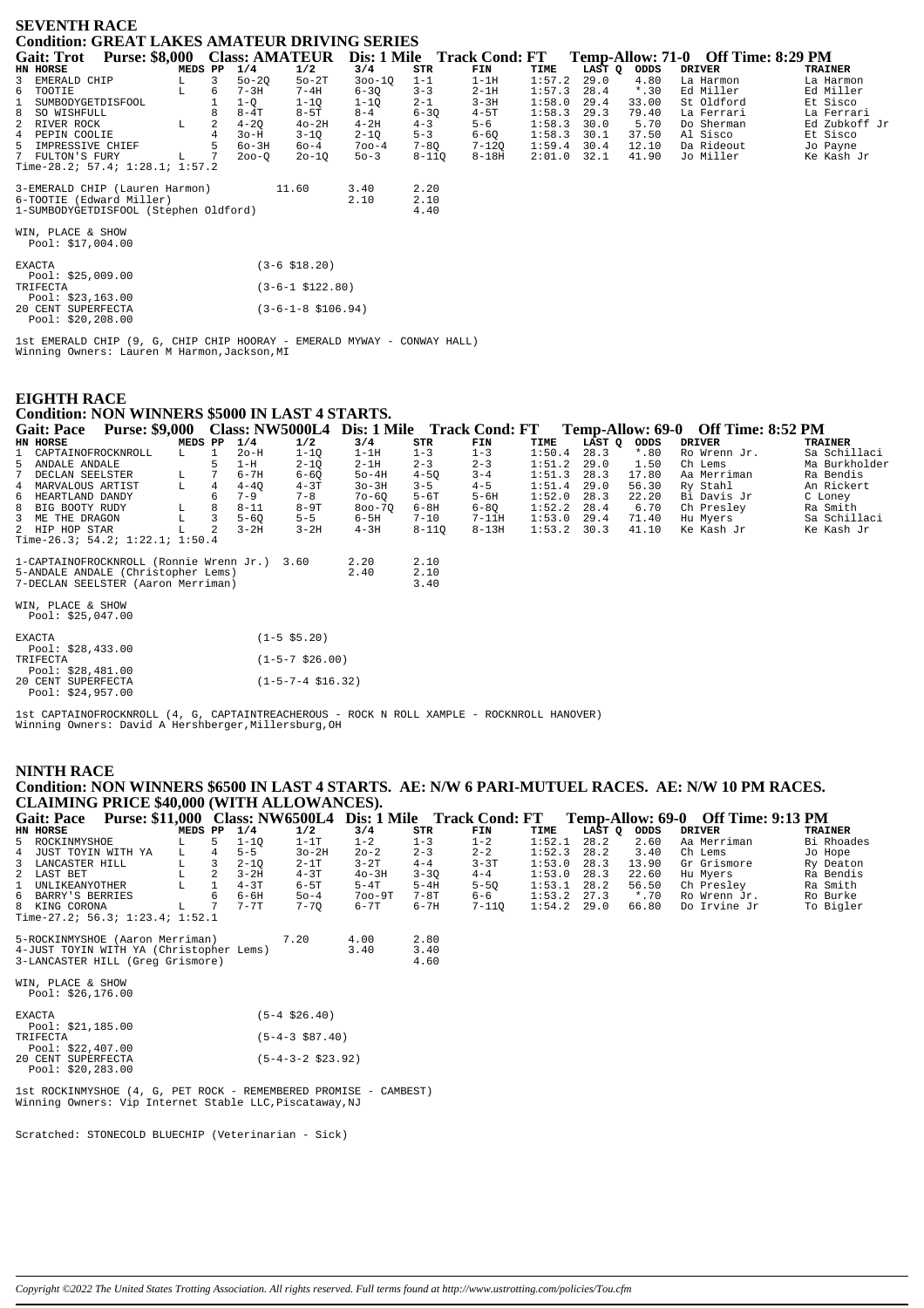| <b>TENTH RACE</b><br><b>Condition: NON WINNERS \$3500 IN LAST 4 STARTS.</b>    |         |              |           |                     |                                                                                |          |          |        |        |         |                                    |                 |
|--------------------------------------------------------------------------------|---------|--------------|-----------|---------------------|--------------------------------------------------------------------------------|----------|----------|--------|--------|---------|------------------------------------|-----------------|
| Purse: \$7,000 Class: NW3500L4 Dis: 1 Mile Track Cond: FT<br><b>Gait: Pace</b> |         |              |           |                     |                                                                                |          |          |        |        |         | Temp-Allow: 69-0 Off Time: 9:37 PM |                 |
| HN HORSE                                                                       | MEDS PP |              | 1/4       | 1/2                 | 3/4                                                                            | STR      | FIN      | TIME   | LAST Q | ODDS    | <b>DRIVER</b>                      | <b>TRAINER</b>  |
| 5<br>BACKSEAT JOKER                                                            | L       | 5            | $2o-T$    | $1-1H$              | $1-HD$                                                                         | $1 - 1Q$ | $1 - 2$  | 1:52.4 | 28.4   | $*$ .40 | Hu Myers                           | Sa Schillaci    |
| J M JET SET<br>3                                                               | L       | 3            | $3 - 2$   | $5-3H$              | $5-2Q$                                                                         | $4 - 2$  | $2 - 2$  | 1:53.1 | 28.4   | 6.50    | Bi Davis Jr                        | Co Kreiser      |
| EXECUTIVE DASH N                                                               | L       |              | $1-T$     | $3-1T$              | $3 - 1$                                                                        | $2 - 1Q$ | $3 - 20$ | 1:53.1 | 29.0   | 13.80   | An Lake                            | Ra Farmer       |
| CAVIART COOPER<br>2                                                            | L       |              | $7 - 8$   | $60 - 40$           | $70 - 30$                                                                      | $6 - 4T$ | $4 - 3Q$ | 1:53.2 | 28.4   | 7.00    | Ku Suqq                            | He Hagerman     |
| TRUE TO MACH<br>9                                                              |         | ſ9           | $50 - 50$ | $2o-1H$             | $2o-HD$                                                                        | $3 - 2$  | $5-3H$   | 1:53.2 | 29.2   | 10.30   | Aa Merriman                        | Ma Headworth    |
| 6<br>DREAMFAIR CHARRO                                                          | L       | 6            | $8 - 90$  | $80 - 5H$           | $400 - 20$                                                                     | $5-3H$   | $6 - 3H$ | 1:53.2 | 29.0   | 22.80   | Ro Wrenn Jr.                       | Ed Zubkoff Jr   |
| COPPER COAST A<br>$\mathbf{1}$                                                 | г       | $\mathbf{1}$ | $4 - 4$   | $40-2T$             | $60 - 3$                                                                       | 7-6H     | $7 - 7T$ | 1:54.2 | 29.4   | 16.20   | Ke Kash Jr                         | Ke Kash Jr      |
| 8 CLEMSON                                                                      |         | 8            | $9-10T$   | $9 - 6H$            | $9-5H$                                                                         | $8 - 7$  | $8 - 8$  | 1:54.2 | 29.2   | 69.50   | Do Irvine Jr                       | Ro Krenitsky Jr |
| 4 DRAGON RULER                                                                 |         |              | $6 - 6$   | $7-5H$              | $80 - 50$                                                                      | $9 - 80$ | $9 - 9$  | 1:54.3 | 29.3   | 41.00   | Ry Stahl                           | C Loney         |
| Time-27.0; 55.3; 1:24.0; 1:52.4                                                |         |              |           |                     |                                                                                |          |          |        |        |         |                                    |                 |
| 5-BACKSEAT JOKER (Hunter Myers)                                                |         |              |           | 2.80                | 2.40                                                                           | 2.10     |          |        |        |         |                                    |                 |
| 3-J M JET SET (Billy Davis Jr)                                                 |         |              |           |                     | 4.20                                                                           | 3.20     |          |        |        |         |                                    |                 |
| 7-EXECUTIVE DASH N (Angus Lake)                                                |         |              |           |                     |                                                                                | 3.60     |          |        |        |         |                                    |                 |
| WIN, PLACE & SHOW                                                              |         |              |           |                     |                                                                                |          |          |        |        |         |                                    |                 |
| Pool: $$25,364.00$                                                             |         |              |           |                     |                                                                                |          |          |        |        |         |                                    |                 |
| <b>EXACTA</b><br>Pool: $$28,686.00$                                            |         |              |           | $(5-3 \; $12.40)$   |                                                                                |          |          |        |        |         |                                    |                 |
| TRIFECTA<br>Pool: $$30,016.00$                                                 |         |              |           | $(5-3-7$ \$89.80)   |                                                                                |          |          |        |        |         |                                    |                 |
| 20 CENT SUPERFECTA<br>Pool: \$28,047.00                                        |         |              |           | $(5-3-7-2$ \$30.88) |                                                                                |          |          |        |        |         |                                    |                 |
| PICK FIVE<br>$D_0 \cap 1$ : $\langle 11 \ 110 \ 00 \rangle$                    |         |              |           |                     | $(5/3/1/5/5 \text{ } 51 \text{ } (5 \text{ } 0F \text{ } 5) \text{ } $341.40)$ |          |          |        |        |         |                                    |                 |

1st BACKSEAT JOKER (4, G, ART MAJOR - BACKSEAT RHYTHM - BADLANDS HANOVER)<br>Winning Owners: Schillaci Stbs, Mcdn, OH; Sam Bova Rcg, Irvng, NY; H Berke, Bdfrd, NY; Super Mile, Blsdl, NY

## **ELEVENTH RACE** Condition: GUARANTEED \$10,000 PICK 4 STARTS HERE NON WINNERS \$6500 IN LAST 4 STARTS. AE: CLAIMING PRICE \$22,500 (WITH ALLOWANCES).

| Gait: Pace Purse: \$11,000 Class: NW6500L4 Dis: 1 Mile Track Cond: FT Temp-Allow: 67-0 Off Time: 9:59 PM  |         |                          |                                                                           |              |                      |          |               |        |         |              |                |
|-----------------------------------------------------------------------------------------------------------|---------|--------------------------|---------------------------------------------------------------------------|--------------|----------------------|----------|---------------|--------|---------|--------------|----------------|
| HN HORSE                                                                                                  | MEDS PP | 1/4                      | 1/2                                                                       | 3/4          | STR                  | FIN      | TIME          | LAST Q | ODDS    | DRIVER       | <b>TRAINER</b> |
| 5 ODDS ON BOCA RATON                                                                                      | L       | $1o$ – $NS$<br>5         | $1-1H$                                                                    | $1-1T$       | $1-H$                | $1-H$    | 1:51.4        | 30.0   | $*1.50$ | Aa Merriman  | To Luther      |
| 2 ZIGGY SKY                                                                                               | L       | $3 - 10$<br>2            | $4-2T$                                                                    | $3 - 3$      | $2-H$                | $2-H$    | 1:51.4        | 29.2   | 2.90    | Bi Davis Jr  | Co Kreiser     |
| 3 DOCDOR FRISKIE                                                                                          |         | 2-NS                     | $2-1H$                                                                    | $2-1T$       | $3 - 1Q$             | $3-T$    | 1:52.0        | 29.4   | 1.80    | Gr Grismore  | Sa Schillaci   |
| 6 LONG LEGGED JOHN                                                                                        |         | 6-9T                     | $6-5T$                                                                    | $50 - 5H$    | $4-2H$               | $4 - 10$ | 1:52.0        | 29.1   | 63.30   | Ke Kash Jr   | Ke Kash Jr     |
| 8 LAUGHAGAIN HANOVER                                                                                      | L       | $8 - 120$                | $8 - 8Q$                                                                  | $70 - 7$     | $7 - 3$              | $5-1T$   | 1:52.1        | 29.0   | 7.40    | Ro Wrenn Jr. | Ro Burke       |
| 7 ELITE MACHINE                                                                                           |         | $7 - 11$                 | $7 - 7$                                                                   | $6 - 6H$     | $6-2H$               | $6 - 2$  | 1:52.1        | 29.1   | 52.60   | Ch Lems      | Ma Burkholder  |
| 4 DAVE AND DENNIS                                                                                         | L.      | $5-4T$<br>$\overline{4}$ | $5 - 4$                                                                   | $4-4Q$       | $5-2H$               | $7 - 2Q$ | 1:52.1        | 29.3   | 43.10   | Lu Ebersole  | Ti Lane        |
| 1 MIDNIGHT MATT                                                                                           |         | $4 - 30$                 | $30-2T$                                                                   | $8 - 10$     | $8 - 11$             | $8-17H$  | $1:55.1$ 31.2 |        | 18.40   | Ku Suqq      | Th Hall        |
| Time-26.0; 53.4; 1:21.4; 1:51.4                                                                           |         |                          |                                                                           |              |                      |          |               |        |         |              |                |
| 5-ODDS ON BOCA RATON (Aaron Merriman)<br>2-ZIGGY SKY (Billy Davis Jr)<br>3-DOCDOR FRISKIE (Greq Grismore) |         |                          | 5.00                                                                      | 2.80<br>3.80 | 2.40<br>2.40<br>2.20 |          |               |        |         |              |                |
| WIN, PLACE & SHOW<br>Pool: \$23,906.00                                                                    |         |                          |                                                                           |              |                      |          |               |        |         |              |                |
| <b>EXACTA</b><br>Pool: \$21,897.00                                                                        |         |                          | $(5-2 \; $21.00)$                                                         |              |                      |          |               |        |         |              |                |
| TRIFECTA<br>Pool: \$28,771.00                                                                             |         |                          | $(5-2-3$ \$47.00)                                                         |              |                      |          |               |        |         |              |                |
| PICK THREE<br>Pool: \$7.218.00                                                                            |         |                          | $(5/5/5 \text{ } $1 \text{ } (3 \text{ } 0F \text{ } 3) \text{ } $25.70)$ |              |                      |          |               |        |         |              |                |

1st ODDS ON BOCA RATON (6, G, CAPTAINTREACHEROUS - CAPTIVA ISLAND - WESTERN HANOVER)<br>Winning Owners: Black Magic Racing, LLC,Blacklick,OH

## **TWELFTH RACE**

## Condition: NON WINNERS \$8000 IN LAST 4 STARTS. AE: N/W 8 PARI-MUTUEL RACES.

| <b>Purse: \$12,200</b><br><b>Gait: Trot</b>   |         |            | <b>Class: NW8000L4</b> |                             | Dis: 1 Mile Track Cond: FT |           |           |        |        |         |               | Temp-Allow: 67-0 Off Time: 10:24 PM |              |
|-----------------------------------------------|---------|------------|------------------------|-----------------------------|----------------------------|-----------|-----------|--------|--------|---------|---------------|-------------------------------------|--------------|
| HN HORSE                                      | MEDS PP |            | 1/4                    | 1/2                         | 3/4                        | STR       | FIN       | TIME   | LAST Q | ODDS    | <b>DRIVER</b> |                                     | TRAINER      |
| 3 MAGICAL MUSCLE MAN                          |         | x3         | $4 - 4T$               | $4-5T$                      | $40 - 7$                   | $2 - 3$   | $1-H$     | 1:54.1 | 28.4   | 8.90    | Ch Lems       |                                     | He Hagerman  |
| $7\overline{ }$<br>YES                        | L.      | 7          | $2o-H$                 | $1-2H$                      | $1 - 5$                    | $1 - 3$   | $2-H$     | 1:54.1 | 30.1   | $*$ .70 |               | Aa Merriman                         | Ja McGinnis  |
| 2 DONTYOUSAYIT                                |         |            | $3 - 3H$               | $3 - 4H$                    | $3 - 6Q$                   | $3 - 7$   | $3-6T$    | 1:55.3 | 30.2   | 33.70   |               | Hu Myers                            | Ke Sherman   |
| 6<br>SWAN ON A MISSION                        | L.      | 6          | $7-9H$                 | $70-13T$                    | $80-14T$                   | $5 - 100$ | $4-8H$    | 1:55.4 | 28.4   | 47.00   | Ku Sugg       |                                     | Ed Miller    |
| 9 REFI                                        | г       | $\sqrt{9}$ | $5-6T$                 | $5-11T$                     | $5 - 13$                   | $6 - 11$  | $5 - 90$  | 1:56.0 | 29.2   | 4.00    |               | Ro Wrenn Jr.                        | Sa Schillaci |
| 5<br>KING FELIX                               |         | 5          | $6 - 8$                | $6 - 13$                    | $7 - 140$                  | $7 - 120$ | $6dh-10$  | 1:56.1 | 29.2   | 18.40   |               | Do Irvine Jr                        | La Clabaugh  |
| 8<br>DYNAMIC EDGE                             | L       |            | $8-10T$                | $8-16T$                     | $60 - 130$                 | $8-12H$   | $6dh-10$  | 1:56.1 | 29.3   | 49.90   |               | Ke Kash Jr                          | Je Roegner   |
| $\mathbf{1}$<br>SLATED TO WIN                 | L       |            | $1-H$                  | $2-2H$                      | $2 - 5$                    | $4 - 7T$  | $8 - 100$ | 1:56.1 | 31.1   | 7.40    |               | Bi Davis Jr                         | Co Kreiser   |
| 4 PERFECT CHAPTER AS                          | L       |            | x9-14T                 | $9 - 190$                   | $9 - 16H$                  | x9x-15H   | 9-310     | 2:00.2 | 33.1   | 7.30    |               | Ry Stahl                            | An Rickert   |
| Time-27.3; 55.3; $1:24.0; 1:54.1$             |         |            |                        |                             |                            |           |           |        |        |         |               |                                     |              |
| 3-MAGICAL MUSCLE MAN (Christopher Lems) 19.80 |         |            |                        |                             | 5.60                       | 3.80      |           |        |        |         |               |                                     |              |
| 7-YES (Aaron Merriman)                        |         |            |                        |                             | 2.60                       | 2.40      |           |        |        |         |               |                                     |              |
| 2-DONTYOUSAYIT (Hunter Myers)                 |         |            |                        |                             |                            | 8.80      |           |        |        |         |               |                                     |              |
| WIN, PLACE & SHOW                             |         |            |                        |                             |                            |           |           |        |        |         |               |                                     |              |
| Pool: $$25,868.00$                            |         |            |                        |                             |                            |           |           |        |        |         |               |                                     |              |
| <b>EXACTA</b>                                 |         |            |                        | $(3-7, $42.00)$             |                            |           |           |        |        |         |               |                                     |              |
| Pool: $$27,355.00$                            |         |            |                        |                             |                            |           |           |        |        |         |               |                                     |              |
| TRIFECTA                                      |         |            |                        | $(3 - 7 - 2 \ $357.60)$     |                            |           |           |        |        |         |               |                                     |              |
| Pool: $$24,927.00$                            |         |            |                        |                             |                            |           |           |        |        |         |               |                                     |              |
| 20 CENT SUPERFECTA                            |         |            |                        | $(3 - 7 - 2 - 6 \ $420.80)$ |                            |           |           |        |        |         |               |                                     |              |
| Pool: \$24,676.00                             |         |            |                        |                             |                            |           |           |        |        |         |               |                                     |              |

lst MAGICAL MUSCLE MAN (4, H, MUSCLE HILL - MAGICAL STEPH - KADABRA)<br>Winning Owners: Top Shelf Stb,Brewster,OH;L L Belcher,Elkhorn Cty,KY;D Schrock,Millersburg,OH